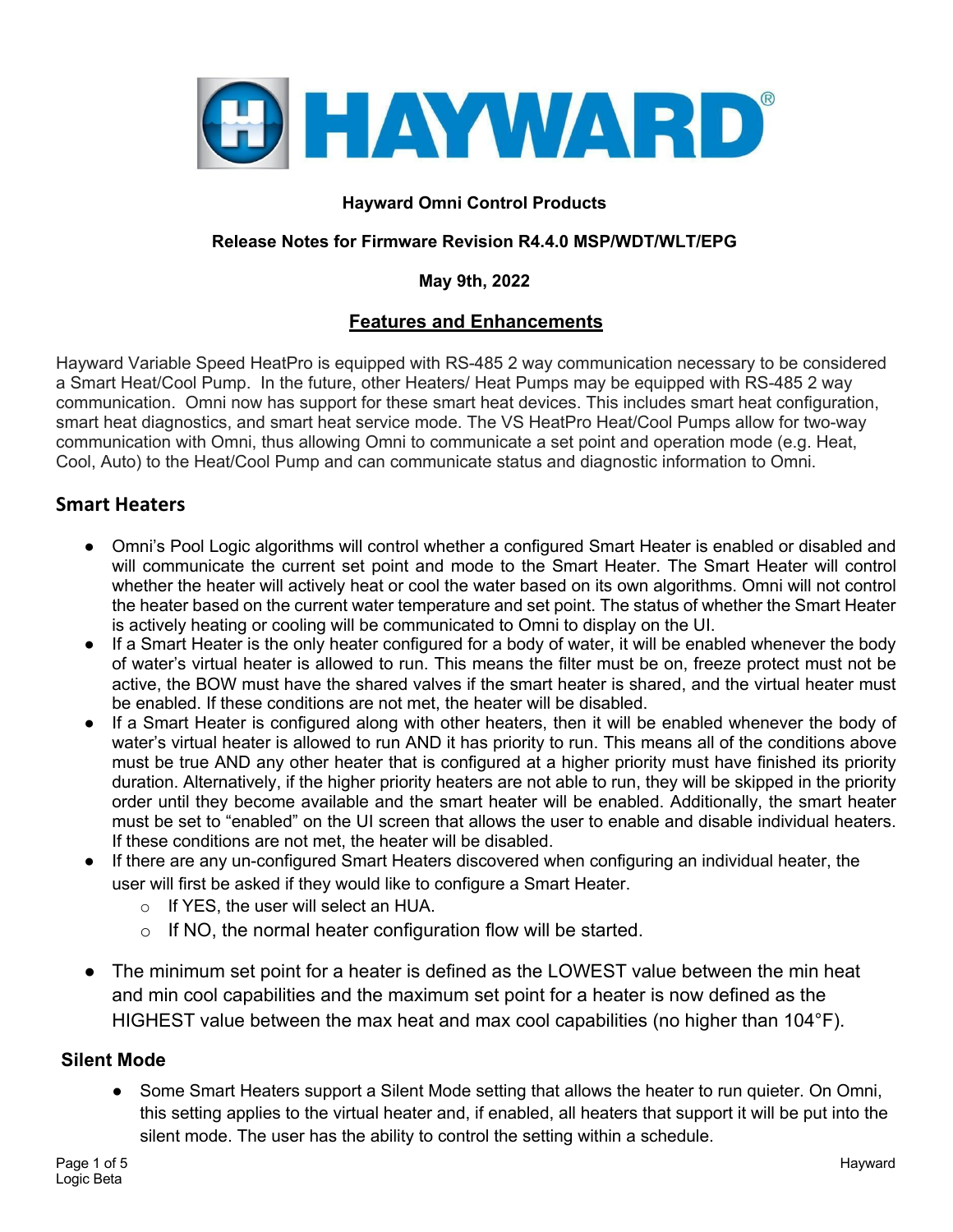If the user has a Smart Heater that supports Silent Mode, they will have the ability to set whether it should be enabled or disabled within a schedule. Any schedules that are loaded from a previous version that do not have the silent mode parameter will be set to run with Silent Mode disabled.

## **Service Mode**

● Smart Heaters, like VSPs and CSADs, have been given their own menu section in service mode. When a Smart Heater is accessed through Service Mode, the servicer has the ability to enable/disable the heater, set a set point, set the mode, view heater diagnostics, and enable and disable silent mode if the heater supports it. Setting of the mode has been made available based on the capabilities of the heater. The individual Smart Heater's page is a simplified version of the main heater screen from outside of service mode.

# **Also fixed in this Release:**

- 1. Multiple Omni Direct lights configured as separate lights will now be in sync if they are running the same show and speed within a theme.
- 2. A schedule that is interrupted by an interlock forcing the equipment off will be returned to when the interlock condition goes away.
- 3. Improvements provisioning and connecting to the upgrade server

# **Firmware Revisions Included in this Release**

R4.4.0 - MSP AR R0404000 - Unified OmniLogic Control (OmniLogic, OmniPL and OmniHub)

After upgrading the MSP controller, the following firmware updates will be available over the air:

R4.4.0 - **WDT\_AR\_R0404000** - Unified OmniLogic Remote (Wired Wall Mount and Wireless Waterproof) to be downloaded over the air.

## R4.4.0 - **EP\_AP\_R0404000** - OmniLogic Expansion Panel

## **Upgrade Steps**

- Ensure that the MSP is connected to the network and that it is able to be controlled from the mobile app.
- Ensure that the MSP's date and time are set correctly and have the correct time zone selected for release R2.0.0 and later. Enable "Automatic get date from internet" by switching the button to ON and save by selecting the checkmark. For release R1.4.7, if the date and time is not correct, use config- >date/time to set it correctly before upgrading.
- Firmware files used for the upgrades should be stored at the top level (root) of the USB (not placed in folders and subfolders).
- The preferred USB drive to use is the Sandisk Cruzer. USB drives must be 16GB or less.
- When swapping hardware, use the config wizard edit function to map the equipment to the new hardware, avoid using Factory Reset.
- The system no longer supports multiple pieces of equipment configured to the same relay, valve actuator or the same pump. They can be installed together, but can only have one icon for activation.
- The MSP may lose the configuration. Always keep a backup of the configuration file.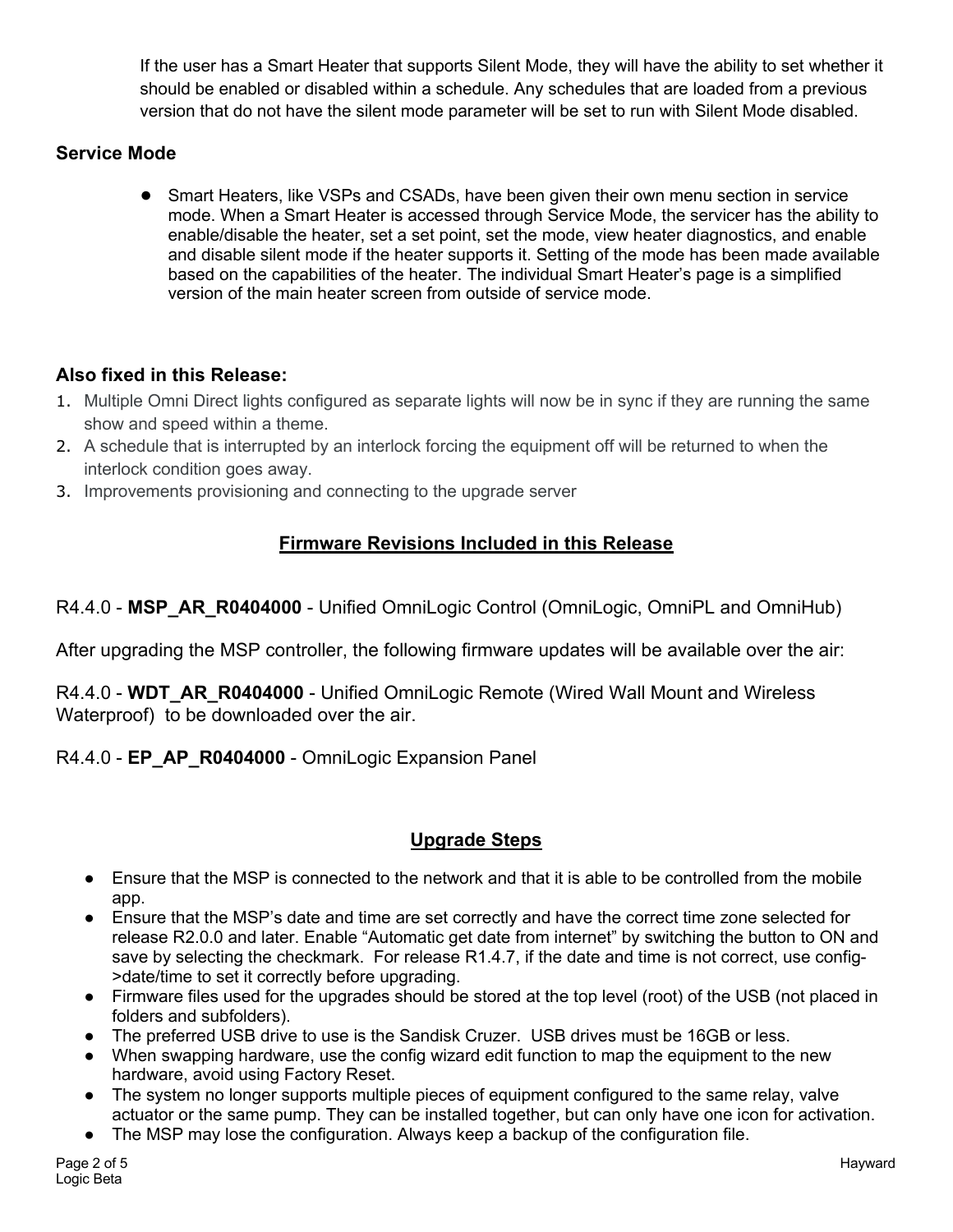● Always backup the Omni's configuration prior to upgrading the firmware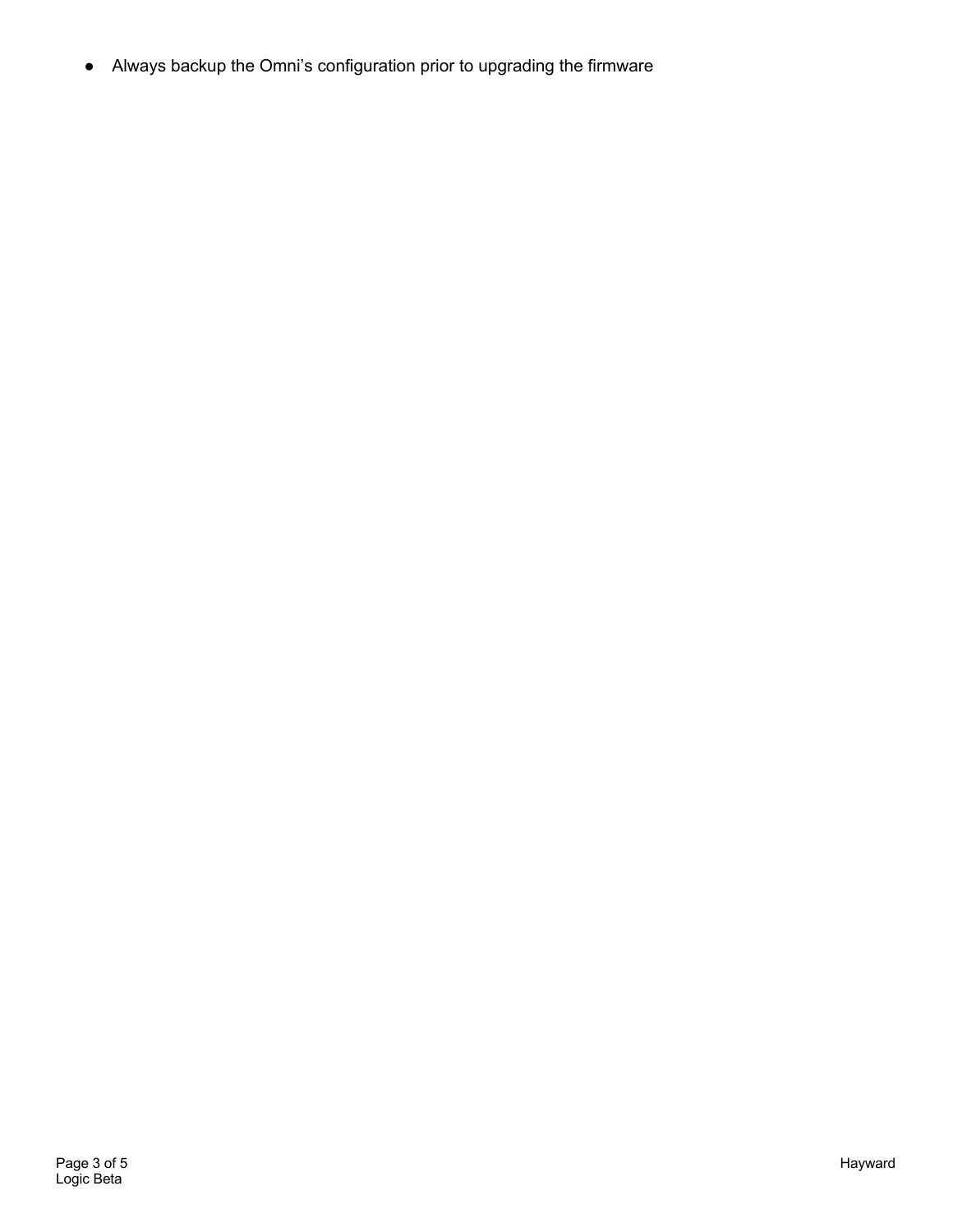# **Omni MSP Controller firmware to R4.4.0 from Release R3.2.2 and older :**

- 1. Install firmware files onto an Omni compatible USB drive and place the drive into your Omni controller usb port.
- 2. Back up your current configuration file by going to "config" > "backup config" > "Backup to USB"
- 3. Place the system in service mode by pressing the power button in the lower left-hand corner and then select <service mode>
- 4. Read the warning message and then select "Yes"
- 5. Press the down arrow at the bottom of the first service mode screen and then select "Upgrade"
- 6. Select <MSP> from the list of devices and press the checkmark.
- 7. Next press <USB>, then navigate to the file <MSP\_AR\_R0404000>, then press the checkmark (the same image can be used to upgrade both the OmniPL and the Omni Hub controllers)
- 8. Press the checkmark again to begin the upgrade
- 9. When the upgrade has finished, press the checkmark and the system will reboot.

## **Recommended steps to upgrade over the air for Release R4.0.0 and later:**

- 1. Ensure that the MSP is communicating with the mobile app.
- 2. Ensure that the time clock and time zone on the MSP is correct.
- 3. When you see the "upgrade available alarm", follow the instructions below to complete the upgrade. If you do not see the alarm try rebooting the MSP.
	- a. Tap on the alarm to display the alarm's details.
	- b. Tap on the **Upgrade** button.
	- c. The system warns you that you are entering Service Mode..
	- d. Select the **checkmark** to continue the upgrade.
	- e. It will bring you to the list of components that have an upgrade available.
	- f. Select **Upgrade All** and press the **checkmark** button.
	- g. The upgrade will start.
	- h. Wait for the upgrade to complete and verify it is successful.
	- i. The screen will display "Your system is up to date".
	- j. Select the **checkmark** and the system will reboot.

#### **Recommended steps to upgrade over the air for Release R4.0.0 and later with no alarm present**

- 1. Enter Service Mode
- 2. Select Upgrade and press on Upgrade from Internet
- 3. If there is an upgrade available the new images and new versions will be displayed.
- 4. Select Upgrade All and press the checkmark button.
- 5. The upgrade will start.
- 6. Wait for the upgrade to complete and verify it is successful.
- 7. The screen will display "Your system is up to date".
- 8. Select the checkmark and the system will reboot.